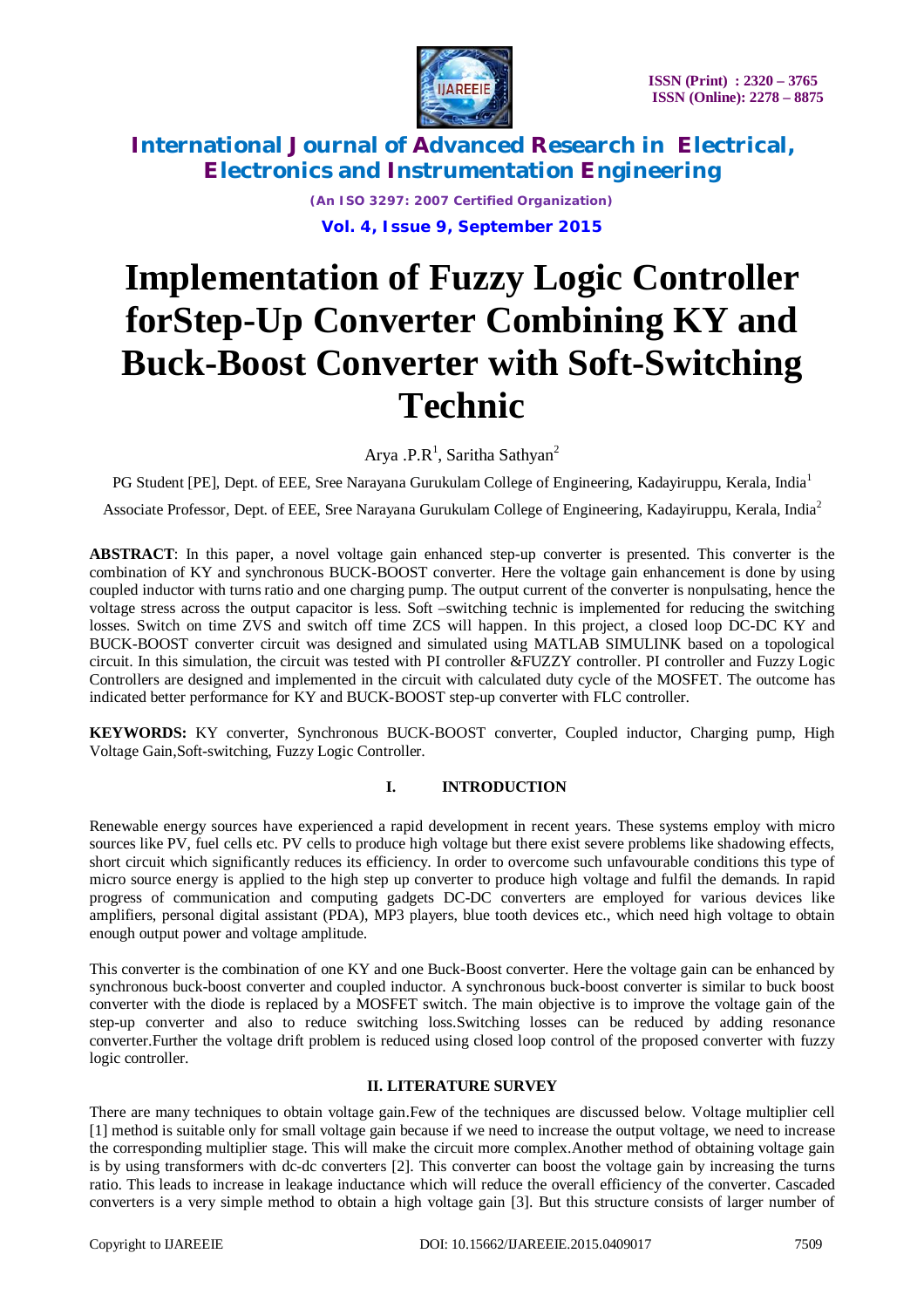

*(An ISO 3297: 2007 Certified Organization)*

### **Vol. 4, Issue 9, September 2015**

components. Hence the circuit will become complex and also the final output stage suffers a high voltage stress. Luo converter is the one of the voltage boosting converter [4], but it needs two or more inductors and also possesses the drawback of right half plane zero

The KY buck-boost converter is a recently introduced step-up converter .This converter produces a high voltage gain. Step-up convertor is a combination of one charging pump and a coupled inductor with turns ratio [5]. This voltage gain can be achieved either by adjusting the duty cycle or by turns ratio ie, the duty cycle and the turns ratio are independent. This converter always works in CCM, Keeping the output current non-pulsating, hence voltage stress across the output capacitor will be suppressed but the switching loss is high. Switching loss can be reduced by adding resonance circuit which is a good solution for switching loss.

A novel soft switching isproposed and applied to the KY converter. Such a soft switching needs only one additional small inductor and oneadditional small capacitor, and this occupies only small spacein the circuit of the KY converter.[6]

A fuzzy logic controller for the conventional DC-DC converters has been reported in [7]. The FLC for all the converters has produced lesser output voltage start-up overshoots and lower output voltage ripple as compared to PI controller.

#### **III. CIRCUIT DESCRIPTION**

Fig 1 shows the KY and Buck-BOOST converter with soft switching technic. Prior to taking up this section, for the convenience of analysis, this converter contains two MOSFET switches namely  $S_1$  and  $S_2$  along with their body diodes  $S_{D1}$  and  $S_{D2}$ . A coupled inductor with primary turns  $N_p$  and secondary turns  $N_s$  which is used to obtain high voltage gain. Capacitor  $C_1$  is energy transferring capacitor and capacitor  $C_2$  is charge pump capacitor. Three diodes  $D_1$ ,  $D_2$  and  $D_3$ . At the output side, one output inductor $L_o$ , one output capacitor  $C_o$  is connected. The load is signified as $R_o$ . The input voltage and output voltages are represented as  $V_i$  and  $V_o$  respectively. A resonance inductor  $L_r$  and a resonance capacitor  $C_r$  which is used for soft switching purpose .So the voltages across switches are zero during turn off period and current trough the switches are zero during the turn on period. Besides, since the energy-transferring capacitor $C_1$ , operating based on the charge pump principle, are quickly charged to some voltages within a very short time.



Fig 1: Soft-Switched KY and Buck-Boost Converter

### **IV. PRINCIPLE OF OPERATION**

Coupling coefficient *k* is equal to one, i.e., the leakage inductor is absent. The following analysis contains the description of the power flow path for each mode, along with the corresponding equations and voltage gain. Essentially, there are five operating modes in the proposed converter. Moreover, the gate driving signals  $v_{gs1}$  and  $v_{gs2}$  of the two switches  $S_1$  and  $S_2$  have the duty cycles of *D* and  $(1 - D)$  respectively. In addition, the input current is denoted by  $i_i$ , the current through the  $N_p$  winding is signified by  $i_{NP}$ , the current through the  $N_s$  winding is signified by  $i_{NS}$ , the current through  $L_m$  is denoted by  $i_{Lm}$ , the current through  $L_o$  is denoted by  $i_{LO}$ , and the current through  $R_o$  is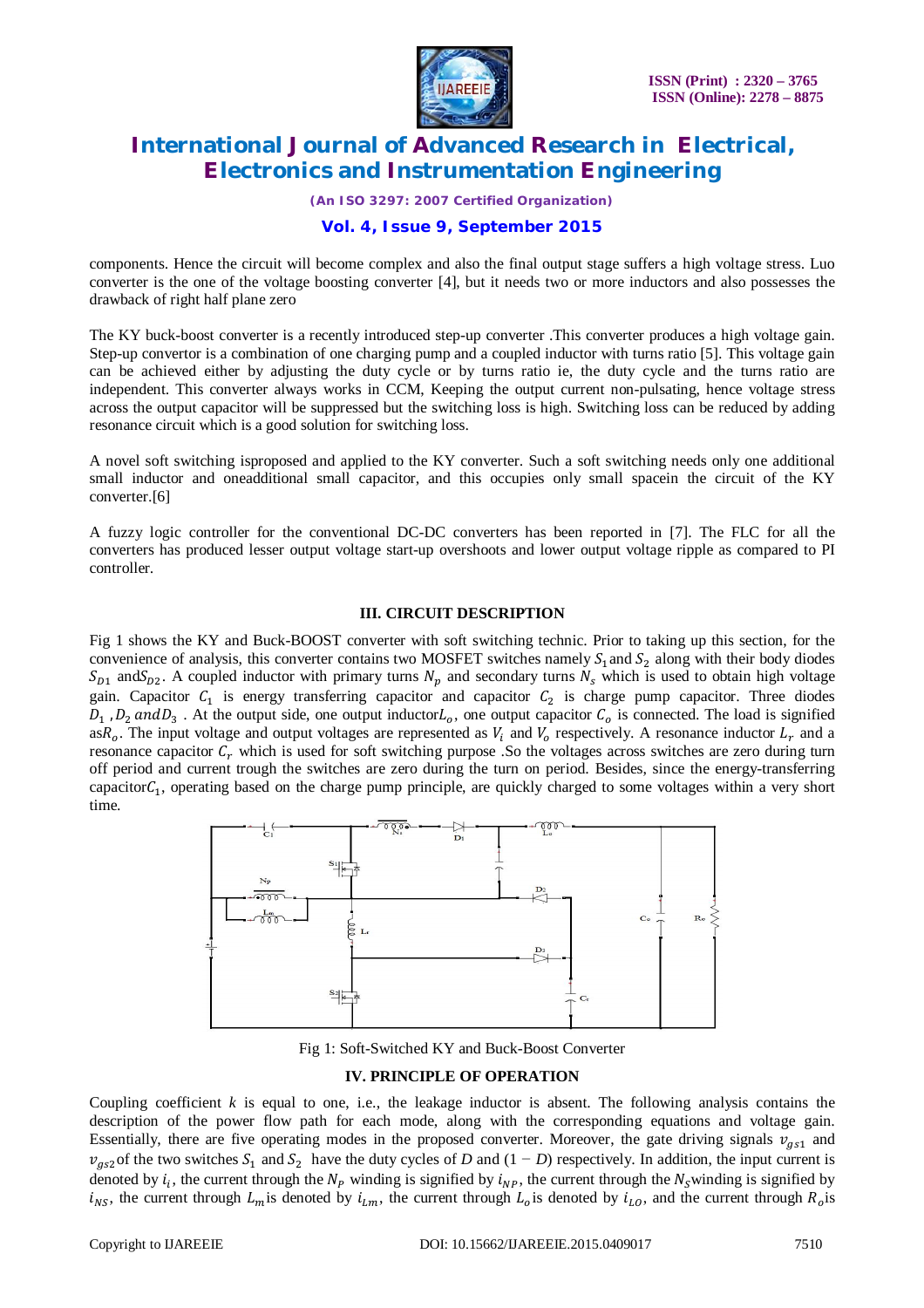

*(An ISO 3297: 2007 Certified Organization)*

### **Vol. 4, Issue 9, September 2015**

indicated by  $I_0$ , the current through  $L_r$  is denoted by  $i_{L_r}$ , the current through  $C_r$  is denoted by  $i_{Cr}$ . On the other hand, the voltage across  $L_m$ or the voltage across the  $N_p$ winding is represented by  $v_{NP}$ , the voltage across the  $N_s$ winding is signified by  $v_{NS}$ , the voltage across  $C_1$  is represented by  $V_{c1}$ , the voltage across  $C_2$  is represented by  $V_{c2}$ , the voltage across  $C_r$  is denoted by  $V_{cr}$  and the voltage across  $L_o$  is denoted by  $v_{Lo}$ .

#### **MODE I**

In this mode switch $S_1$  is turned on and switch  $S_2$  is turned off. Two power flow path is there, one is energy provided to load and another is charging the resonance capacitor through resonance inductor. Thus the voltage across capacitor Cr increases slowly which is responsible for zero voltage turn off switch $S_2$ . First,  $-V_{c1}$  voltage is imposed on $N_p$ . Due to this negative voltage, $L_m$  will be demagnetized.

The voltage induced across the secondary winding equal to,

$$
V_{Ns} = -V_{c1} \times \frac{N_s}{N_p} \tag{1}
$$

Due to this negative voltage induced in the secondary winding, diode  $D_1$  becomes reverse-biased. Voltage across the load inductor becomes,

 $V_{Lo} = V_i + V_{c1} + V_{c2} - V_0$  (2)

The voltage induced across the load inductor is positive value, thus causing  $L_0$  to be magnetized. And provides energy to the load  $V_0$ ,



Fig 2: Mode I Operation ofthe Converter

#### **MODE II**

Switch  $S_1$  is still on and switch  $S_2$  is off. When the voltage across resonance capacitor  $C_r$  increases and it exceeds the voltage across the energy transferring capacitor $C_1$ , the direction of current becomes reverse. The switch  $S_1$ conducts through the anti-parallel diode. This is shown in figure 3



Fig 3: Mode II Operation ofthe Converter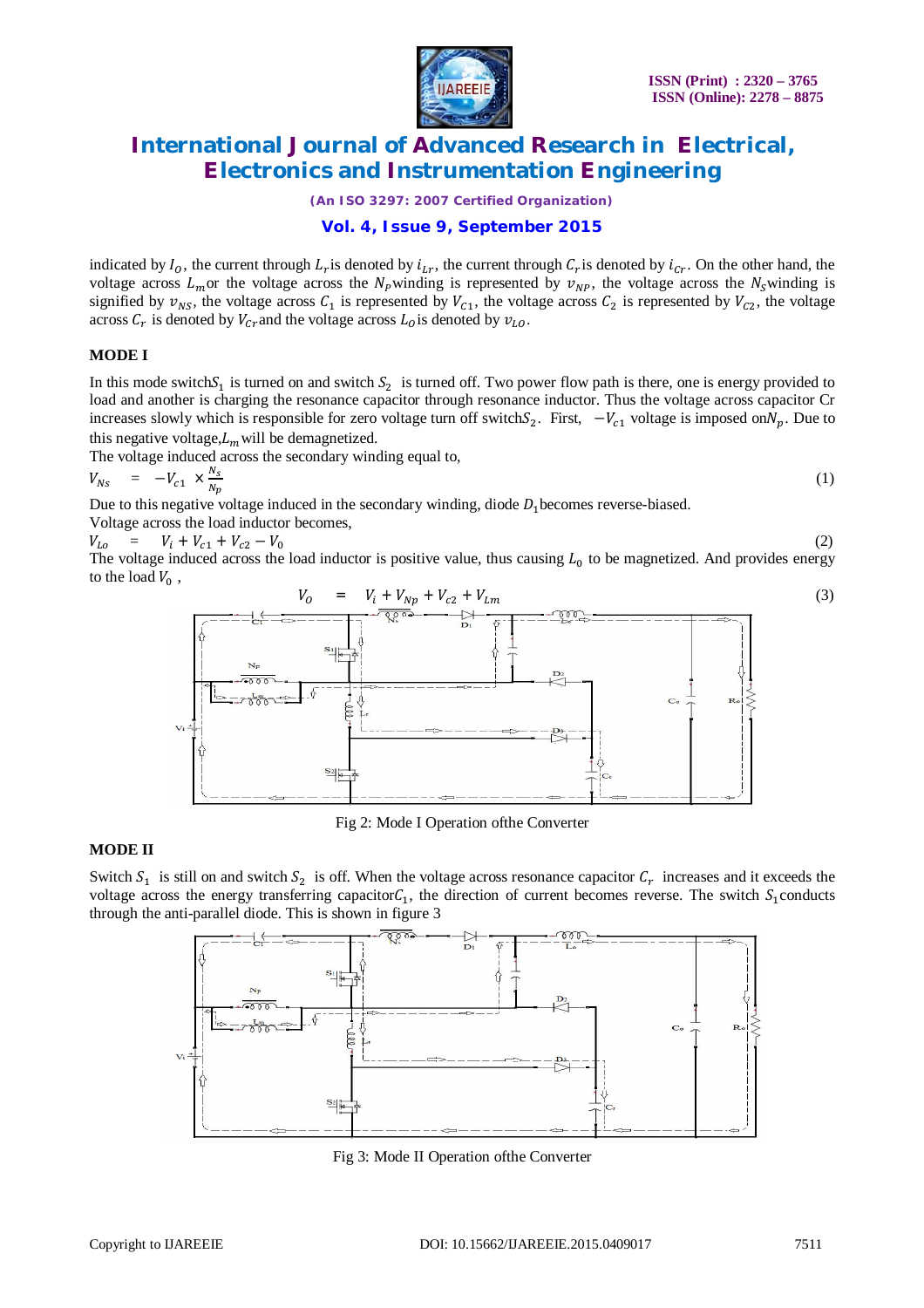

*(An ISO 3297: 2007 Certified Organization)*

**Vol. 4, Issue 9, September 2015**

#### **MODE III**

When the resonance capacitor  $C_r$ charged to its extreme value, that voltage is hold on  $V_{cr}$ . Direction of power flow shown in the fig 4



Fig 4: Mode III Operation ofthe Converter

#### **MODE IV**

Mode IV is shown in fig 4.5. In this mode of operation, the input voltage is imposed on  $N_n$ , thus causing magnetizing inductor to be magnetized. The switch $S_1$  is turned off and switch S2 is turned on. Due to the presence of  $L_r$ , the current through switch  $S_2$  increases slowly which is responsible for zero current turn on of switch  $S_2$ . The energy stored in the resonance capacitor  $C_r$  is discharged slowly through diode  $D_2$  and resonance inductor $L_r$ , This voltage comes across switch  $S<sub>1</sub>$ . Thus zero voltage turned off will occur. The voltage induced across the secondary winding equal to,

$$
V_{Ns} = V_i \times \frac{N_s}{N_p} \tag{4}
$$

Due to this negative voltage  $D_1$  becomes forward biased;  $C_2$  is charged to,

$$
V_{c2} = V_i + V_{c1} + \left(V_i \times \frac{N_S}{N_p}\right) \tag{5}
$$

And the voltage across  $L_0$ ,  $V_{L0} = V_{c2} - V_0$  (6)

ie,  $V_{L0}$  is negative value which makes $L_0$  demagnetized. Hence output voltage becomes,



Fig 5: Mode IV Operation ofthe Converter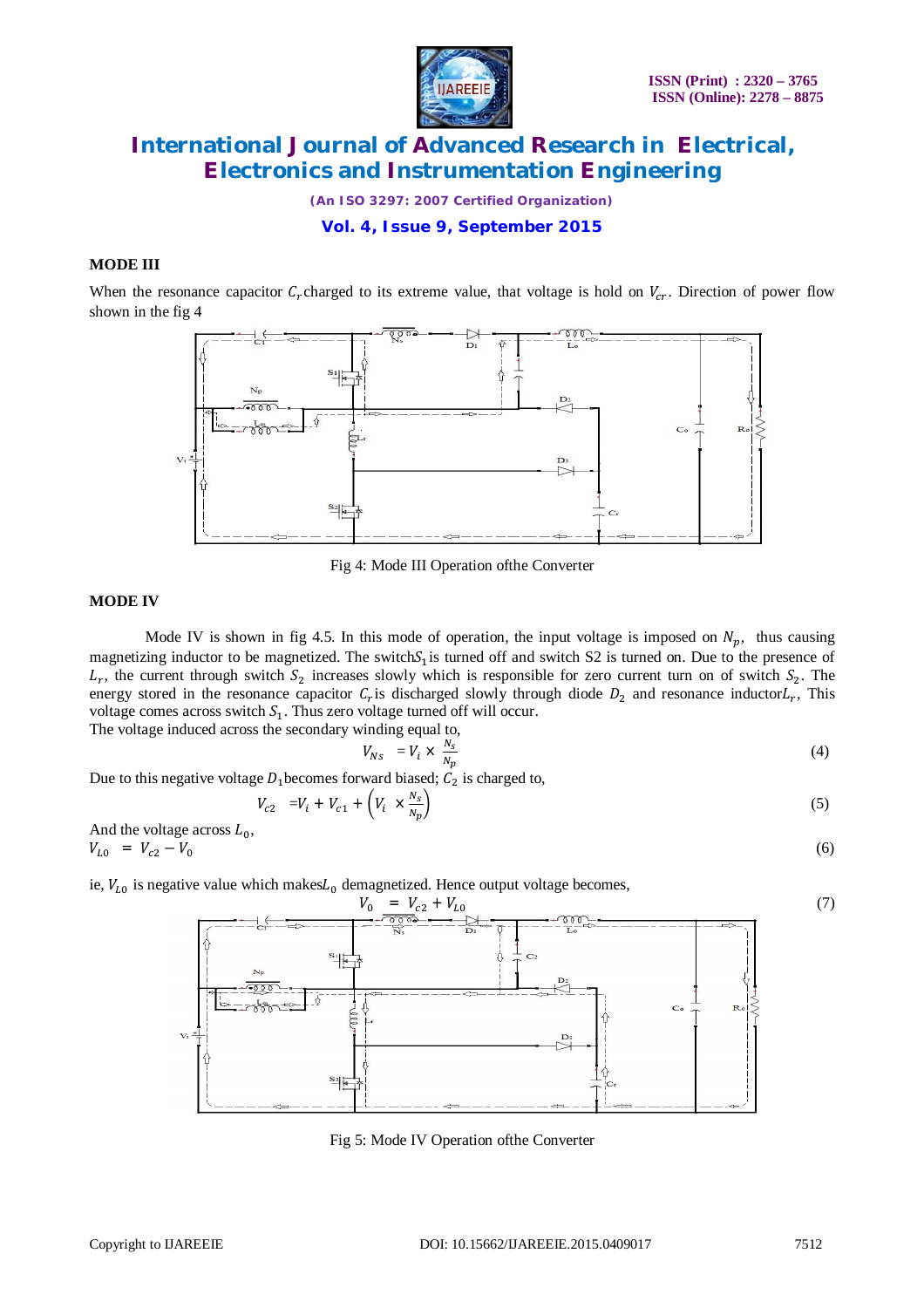

*(An ISO 3297: 2007 Certified Organization)*

**Vol. 4, Issue 9, September 2015**

#### **MODE V**

In this mode, switch  $S_2$  is still on and switch  $S_1$  is off. The capacitor Cr completely discharges and the power flow is shown in fig 6.



Fig 6: Mode V Operation ofthe Converter

### **V. FUZZY LOGIC CONTROLLER**

Fuzzy logic system is an intelligent system which is easy to understand, simple to design and better than using the other type of controller.In Fuzzy logic controller, better tuning of fuzzy will provide better output. This logic allows modelling of complex systems by combining alternative way of thinking using a higher level of abstraction. The variables of fuzzy logic are described for the control algorithm which influences the system variables and a rule table. The gain is defined as a division between the input voltage and average output voltage value.



Fig7: Block diagram of FLC

The block diagram of fuzzy logic controller (FLC) is shown in fig.7. It consists of three main blocks: fuzzification, inference engine and defuzzification. The two FLC input variables are the error E and change in error ∆E. Depending on membership functions and the rules FLC operates. Mamdani type fuzzy logic scheme is used here.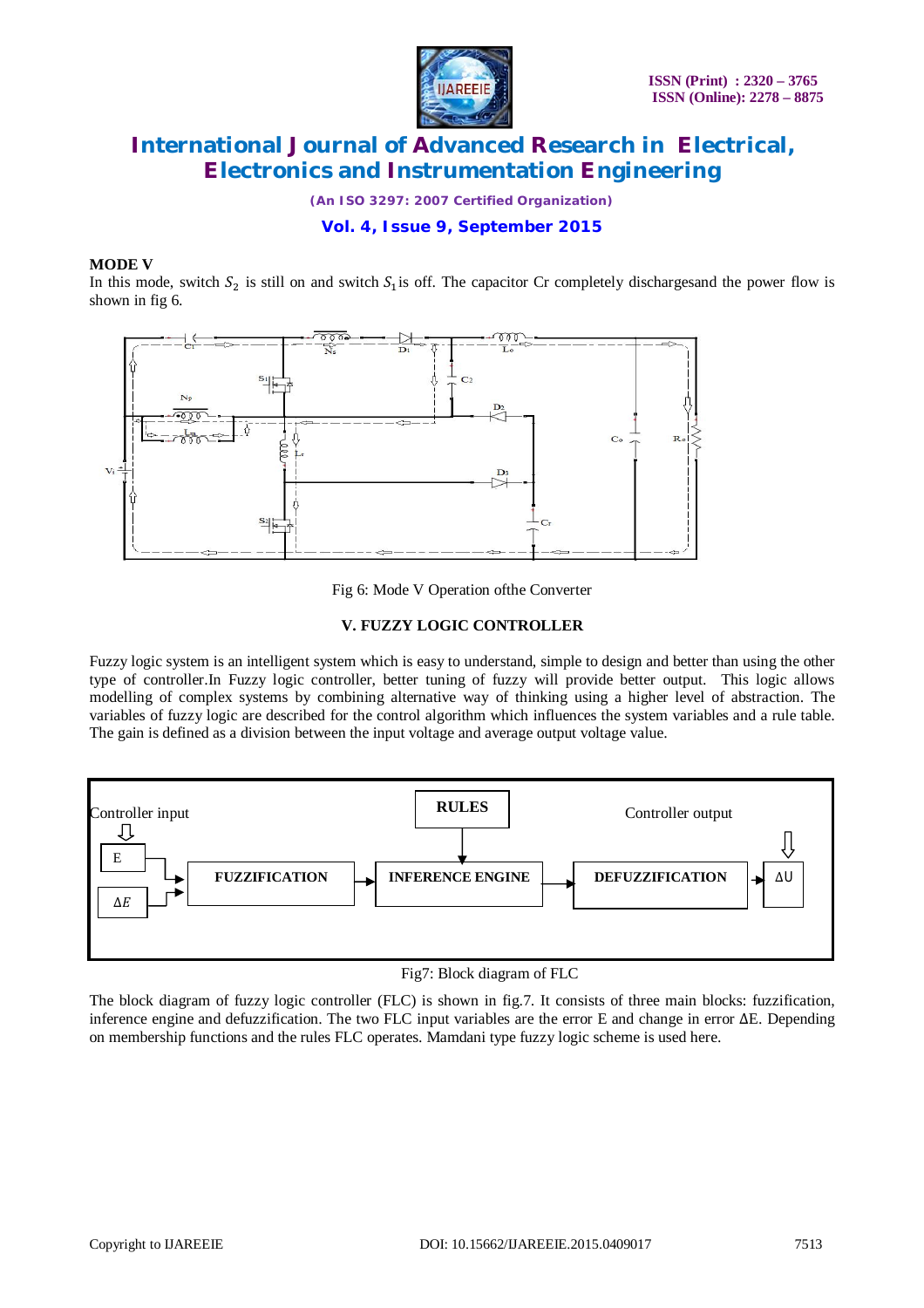

*(An ISO 3297: 2007 Certified Organization)*





There are three membership functions for the input variable error. Fig. 8 shows the membership functions of input variable error.



There are three membership functions for the input variable deltaerror. Fig. 9 shows the membership functions of input variable deltaerror.



There are three membership functions for the output variable. Fig. 10 shows the membership functions of output variable.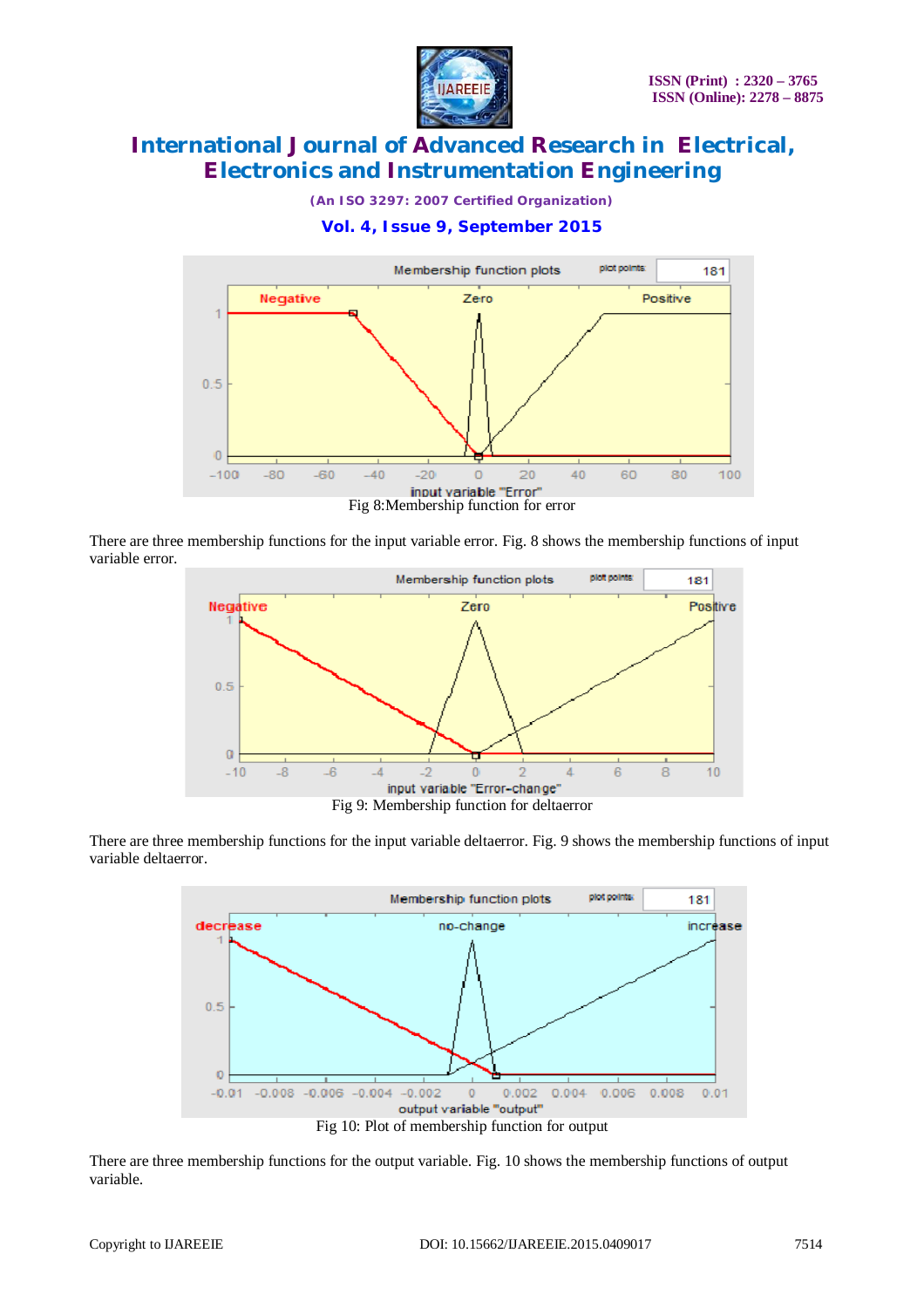

*(An ISO 3297: 2007 Certified Organization)*





Fig 11: Surface View of Rules of FLC.

Fig.11 shows the representation of the typical Rule Surface of fuzzy logic controller. The Surface View of rules are represented as the combinations of the two inputs error and change in error for a function of output.

Five rules are used for obtaining fuzzy controlled output. They are:

- 1) If (error is negative ) then (output is decrease)
- 2) If (error is zero) and (output is negative) then (output is decrease)
- 3) If (error is zero) and (output is zero) then (output is no-change)
- 4) If (error is zero) and (output is positive) then (output is increases)
- 5) If (error is positive) then (output is increases)

#### **VI. SIMULINK MODEL**

To verify the practicability and validity of the KY and Buck-Boost converter. MATLAB/ Simulink software is applied for the simulation of the converter with both the controllers (PI and FUZZY). The proposed topology, as shown in Fig1. Input voltage  $V_{dc}$  = 12V, Output voltage  $V_0$ =72V. Component values are selected is verified via MATLAB simulation, Coupled inductor n= $N_p$ :  $N_s = 1:3$ ,  $L_m = 148.7\mu H$ ,  $C_1 = 470\mu F$ ,  $C_2 = 100\mu F$ ,  $L_0 = 188 \mu H$   $C_0 = 470\mu F$ , resonance inductor  $L_r = 10\mu$  H and resonance capacitor  $C_r = 10$ nf.



Fig 12:PI controller based on Simulink model

Fig.12 shows the simulink model of the proposed converter using PI controller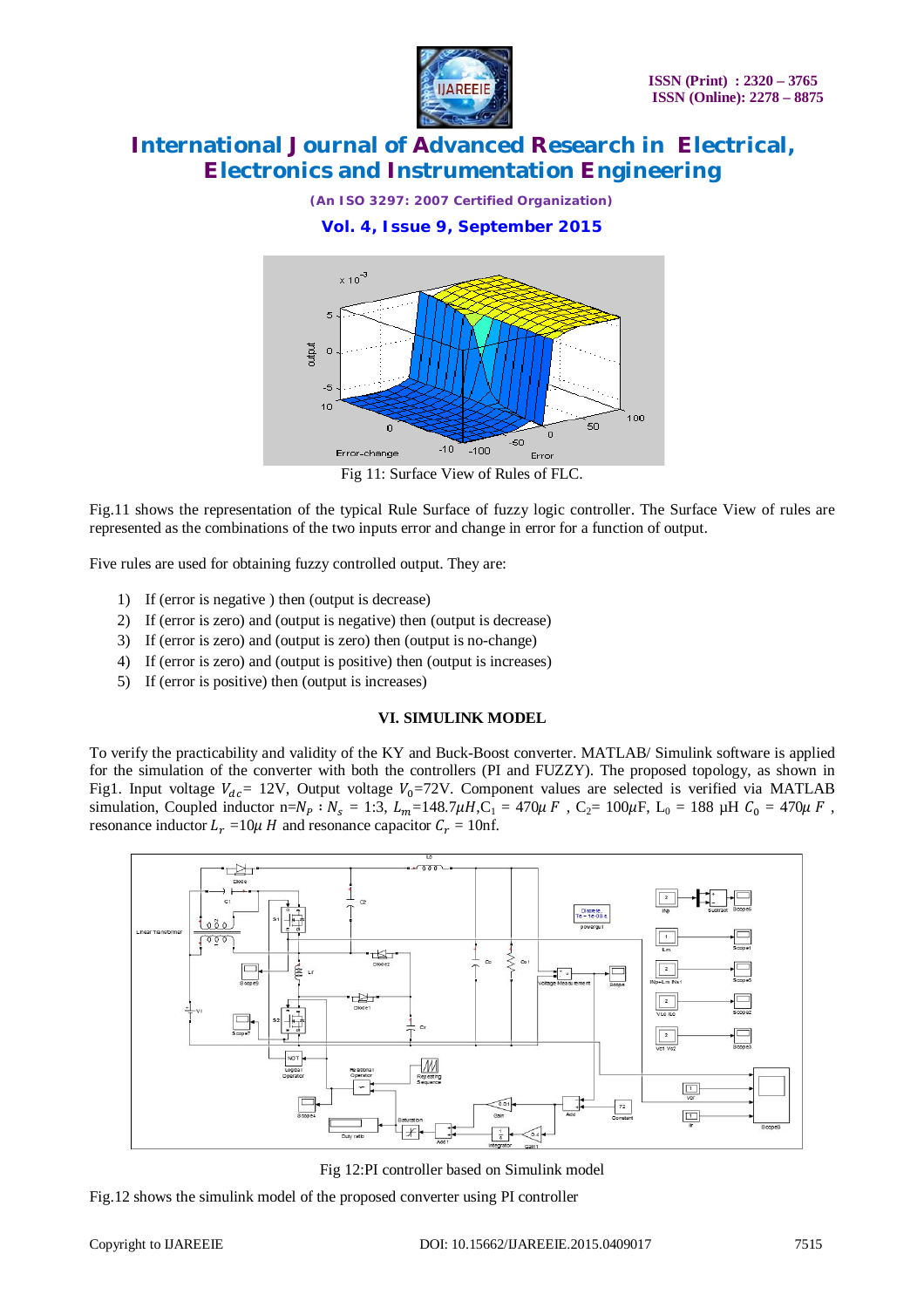

*(An ISO 3297: 2007 Certified Organization)*

### **Vol. 4, Issue 9, September 2015**



Fig13: Fuzzy controller based on Simulink model

Fig.13shows the simulink model of the proposed converter using FUZZY logic controller

### **VII. REUSLT AND DISCUSSION**



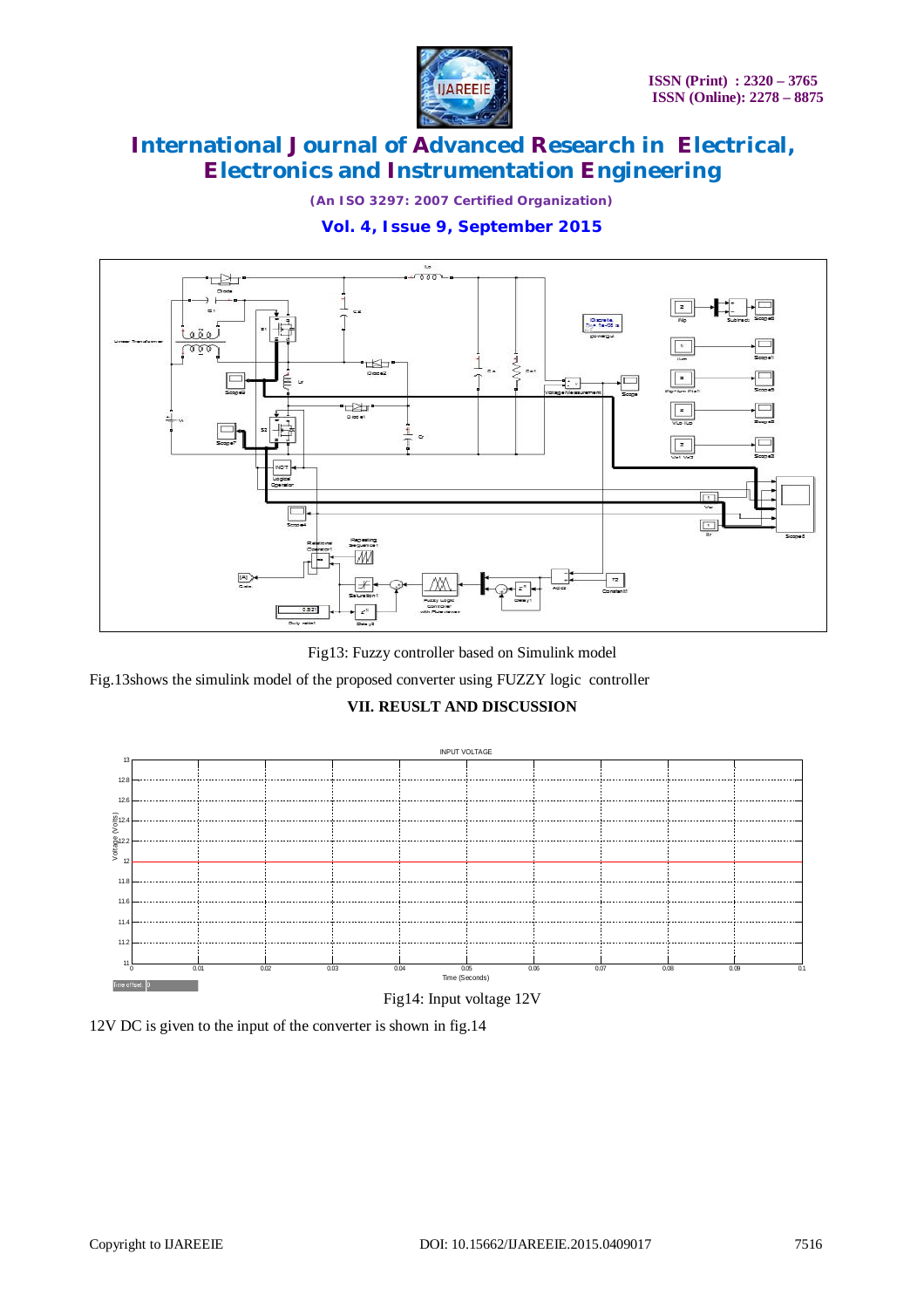

*(An ISO 3297: 2007 Certified Organization)*

### **Vol. 4, Issue 9, September 2015**



Fig 15:Output voltage waveform of the converter using FLC and PI Controller

The fig.15 shows the output voltage obtained from converter with FLC and PI. Output from FLC gives better performance when compared to converter with PIC. Output from the fuzzy controller will have reduction in settling time, reduction in output voltage overshoot and ripples, however output from PI will have a vice versa result.



Fig 16 :(1) voltage and current across  $S_1$  (2)Voltage across  $V_{Cr}$  (3) Voltageand current across  $S_2$  (4) current flows through  $I_{Lr}$ 

Voltage and current across switch  $S_1$  is represented as  $V_{ds1}$  and  $I_{ds1}$  respectively. Similarly voltage and current across switch  $S_2$  in represented as  $V_{ds2}$  and  $I_{ds2}$  respectively. Zero current turn on and zero voltage turn off is obtained for both switches. Figure 16 (3) and (1) shows the voltage and current across switch  $S_1$  and switch  $S_2$  respectively. Fig 16(2) shows the voltage across  $V_{Cr}$  and fig.16(4) shows the current through the resonant inductor. Switch  $S_1$  is turned on first. The current across switch  $S_1$  increases slowly due to the presence of resonance inductor. This will lead to zero current turn on in  $S_1$ . Simultaneously, voltage across switch S2 increases gradually. i.e., the resonance capacitor is charging gradually and the voltage will come across switch S2. Hence the voltage is zero when  $S_2$  is turned off which results in zero voltage switching when switch  $S_2$  is turned on, the current will increase slowly due to the presence of a series inductor which leads to zero current turn on. During this period, zero voltage turn off will happen in switch $S_1$ .